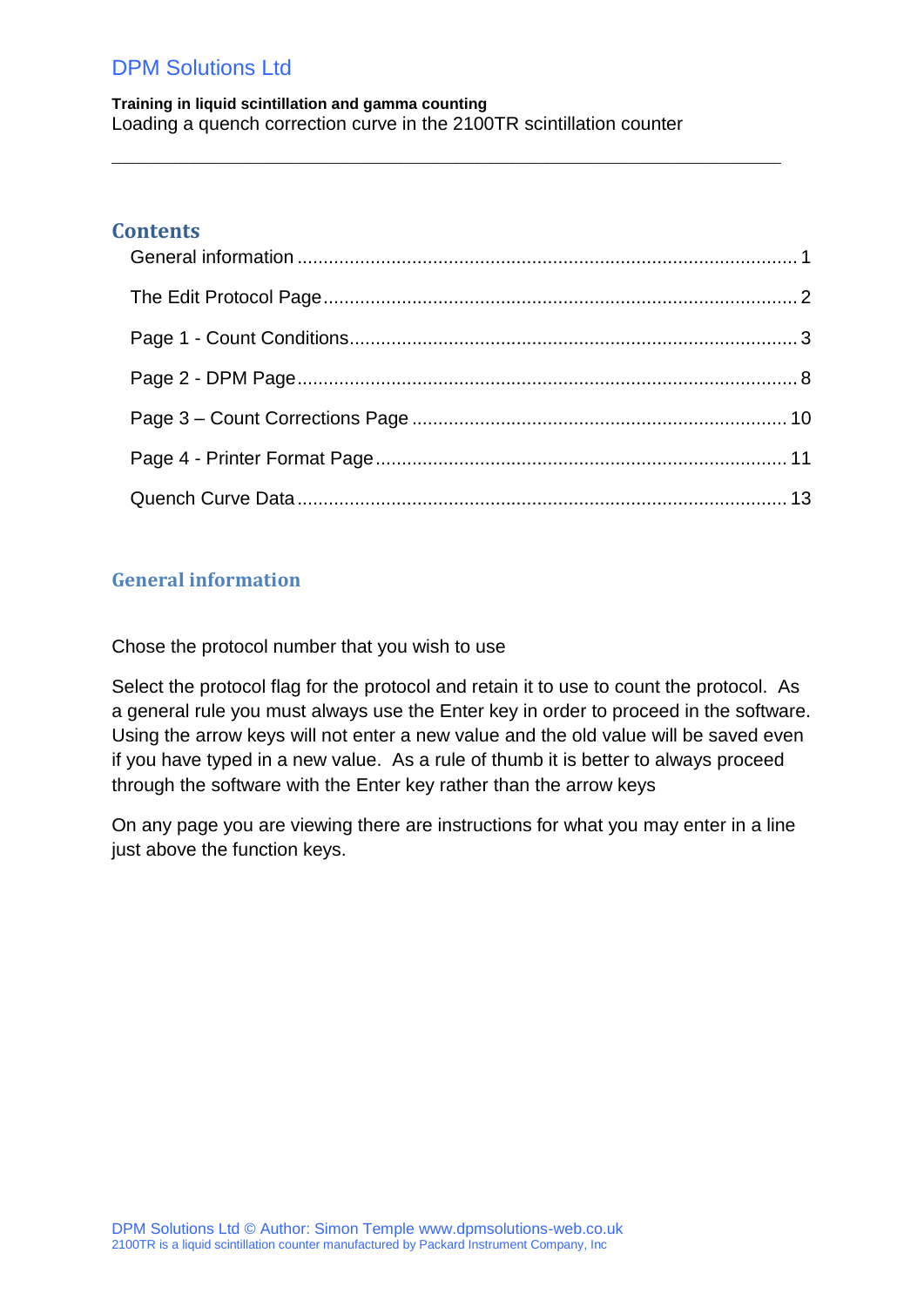#### **Training in liquid scintillation and gamma counting** Loading a quench correction curve in the 2100TR scintillation counter

|                                             | The Edit Protocol Page                                     |             |                    |           | $\mathbf{x}$<br>$\left  \alpha \right $<br>-                               |        |
|---------------------------------------------|------------------------------------------------------------|-------------|--------------------|-----------|----------------------------------------------------------------------------|--------|
| EDIT PROTOCOL                               | DOSBox 0.74, Cpu speed: 3000 cycles, Frameskip 0, Program: | <b>IDLE</b> | <b>BETA</b>        |           | $06 - Feb - 13$<br>15:44                                                   |        |
|                                             |                                                            |             |                    |           |                                                                            |        |
|                                             |                                                            |             |                    |           |                                                                            |        |
| <b>P#</b><br><b>NAME</b>                    |                                                            | <b>P#</b>   | <b>NAME</b>        | <b>P#</b> | <b>NAME</b>                                                                |        |
| $\mathbf{1}$                                | $H-3$ CPM                                                  | 11          | $C-14$ DPM $U-G$   | 21        |                                                                            |        |
|                                             | $H-3$ DPM $U-G$                                            | 12          | $H-3/C-14$ DPM U-G | 22        |                                                                            |        |
| $\begin{bmatrix} 2 \\ 3 \\ 4 \end{bmatrix}$ |                                                            | 13          | $H-3$ DPM          | 23        |                                                                            |        |
|                                             |                                                            | 14          | $C-14$ DPM         | 24        |                                                                            |        |
| 5                                           | Simon Temple                                               | 15          | $H-3/C-14$ DPM     | 25        | $H-3$ DPM $U-G$                                                            |        |
| 6                                           | $H-3/C-14$ DPM U-G                                         | 16          |                    | 26        |                                                                            |        |
| 7                                           |                                                            | 17          |                    | 27        |                                                                            |        |
| 8                                           |                                                            | 18          |                    | 28        |                                                                            |        |
| 9                                           |                                                            | 19          |                    | 29        |                                                                            |        |
| 10 <sup>°</sup>                             | $H-3$ DPM $U-G$                                            | 20          |                    | 30        | <b>DIRECT DPM</b>                                                          |        |
|                                             |                                                            |             |                    |           |                                                                            |        |
|                                             |                                                            |             |                    |           |                                                                            |        |
|                                             | Enter protocol $\#$                                        |             |                    |           |                                                                            |        |
|                                             |                                                            |             |                    |           |                                                                            |        |
|                                             |                                                            |             |                    |           |                                                                            |        |
|                                             |                                                            |             |                    |           |                                                                            |        |
|                                             |                                                            |             |                    |           |                                                                            |        |
|                                             |                                                            |             |                    |           | Please enter Protocol # in the range of 1 to 60 (PgDn for Protocols 31-60) |        |
|                                             |                                                            |             |                    |           |                                                                            |        |
| F1-STATUS PAGE                              | FZ-CLEAR ENTRY                                             |             |                    |           |                                                                            |        |
|                                             |                                                            |             |                    |           |                                                                            | Fig 01 |
|                                             |                                                            |             |                    |           |                                                                            |        |

 $\_$  ,  $\_$  ,  $\_$  ,  $\_$  ,  $\_$  ,  $\_$  ,  $\_$  ,  $\_$  ,  $\_$  ,  $\_$  ,  $\_$  ,  $\_$  ,  $\_$  ,  $\_$  ,  $\_$  ,  $\_$  ,  $\_$  ,  $\_$  ,  $\_$  ,  $\_$  ,  $\_$  ,  $\_$  ,  $\_$  ,  $\_$  ,  $\_$  ,  $\_$  ,  $\_$  ,  $\_$  ,  $\_$  ,  $\_$  ,  $\_$  ,  $\_$  ,  $\_$  ,  $\_$  ,  $\_$  ,  $\_$  ,  $\_$  ,

### <span id="page-1-0"></span>**The Edit Protocol Page**

Press *F1* to go to the edit protocol page

Enter the number of the protocol that you wish to use – in this case we have chosen protocol 17. You must use the *Enter* key to proceed.(Fig 01)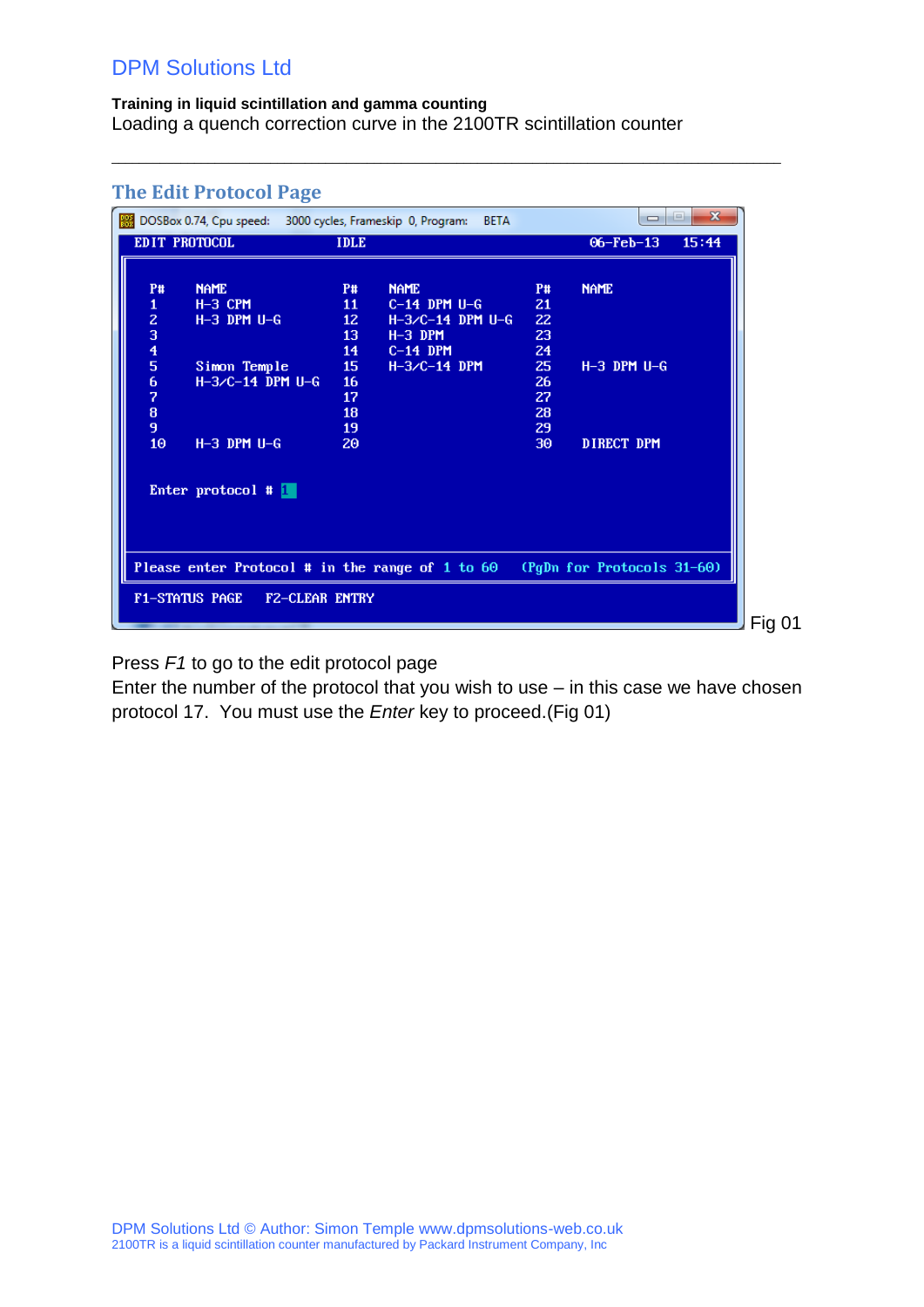| Page 1 - Count Conditions                                                                            |                                  |                            |                                |                             |                 |                                |
|------------------------------------------------------------------------------------------------------|----------------------------------|----------------------------|--------------------------------|-----------------------------|-----------------|--------------------------------|
| DOSBox 0.74, Cpu speed: 3000 cycles, Frameskip 0, Program:                                           |                                  |                            | <b>BETA</b>                    |                             | 0               | $\mathbf{x}$<br>$\blacksquare$ |
| <b>CPM PAGE</b>                                                                                      | <b>IDLE</b>                      |                            |                                |                             | $06 - Feb - 13$ | 15:46                          |
| Protocol $# =$<br>Protocol Name?<br>Cycles?<br>Count Time?<br>2 Sigma Coincidence?<br># Counts/Vial? | 17<br>1.00<br>no<br>1            |                            | Copy Protocol #?               |                             | no              |                                |
| # Uials/Standard?<br>1st Uial Background?<br>Radionuclide?                                           | $\mathbf{1}$<br>no<br>manual     |                            | # Vials/Sample?                |                             | 1               |                                |
| Region A:<br>Region B: $0.0$ 0.0                                                                     | UL.<br>LL<br>$0.0$ 2000          | <b>Bkg</b><br>0.00<br>0.00 | 2 Sigmaz<br>$.00 -$<br>$.00 -$ | <b>LCR</b><br>Θ<br>$\theta$ |                 |                                |
| Region C:                                                                                            | 0.0 0.0                          | 0.00                       | $.00 -$                        | $\Theta$                    |                 |                                |
| Qip?<br>$\boldsymbol{\times}$ of Reference?<br>Data Mode?                                            | <b>SIS</b><br>no<br>cpm          |                            |                                |                             |                 |                                |
| Please enter Protocol name (alphanumeric - 16 chars)                                                 |                                  |                            |                                |                             |                 |                                |
| F1-EXIT EDIT                                                                                         | FZ-CLEAR ENTRY F3-PRINT PROTOCOL |                            |                                |                             |                 |                                |
|                                                                                                      |                                  |                            |                                |                             |                 |                                |

 $\_$  ,  $\_$  ,  $\_$  ,  $\_$  ,  $\_$  ,  $\_$  ,  $\_$  ,  $\_$  ,  $\_$  ,  $\_$  ,  $\_$  ,  $\_$  ,  $\_$  ,  $\_$  ,  $\_$  ,  $\_$  ,  $\_$  ,  $\_$  ,  $\_$  ,  $\_$  ,  $\_$  ,  $\_$  ,  $\_$  ,  $\_$  ,  $\_$  ,  $\_$  ,  $\_$  ,  $\_$  ,  $\_$  ,  $\_$  ,  $\_$  ,  $\_$  ,  $\_$  ,  $\_$  ,  $\_$  ,  $\_$  ,  $\_$  ,

# <span id="page-2-0"></span>**Page 1** Count Conditions

The page will look like Fig 02

| DOSBox 0.74, Cpu speed: 3000 cycles, Frameskip 0, Program:                   |         |             |            | <b>BETA</b>      |            |                 | $\mathbf{x}$ |
|------------------------------------------------------------------------------|---------|-------------|------------|------------------|------------|-----------------|--------------|
| <b>CPM PAGE</b>                                                              |         |             |            |                  |            | $06 - Feb - 13$ | 15:46        |
| Protocol $# =$                                                               |         | 17          |            | Copy Protocol #? |            | no              |              |
| Protocol Name?                                                               |         | QuenchSet3H |            |                  |            |                 |              |
| Cucles?                                                                      |         |             |            |                  |            |                 |              |
| Count Time?                                                                  |         | 30.00       |            |                  |            |                 |              |
| 2 Sigma Coincidence?                                                         |         | yes         |            |                  |            |                 |              |
| # Counts/Uial?                                                               |         |             |            |                  |            |                 |              |
| # Uials/Standard?                                                            |         |             |            | # Vials/Sample?  |            | 1               |              |
| 1st Vial Background?                                                         |         | no          |            |                  |            |                 |              |
| Radionuclide?                                                                |         | manual      |            |                  |            |                 |              |
|                                                                              | LL      | UL.         | <b>Bkg</b> | 2 Sigmaz         | <b>LCR</b> |                 |              |
| Region A:                                                                    | 0.0     | 2000        | 0.00       | .00.             | Θ          |                 |              |
| Region B:                                                                    | 0.0     | 0.0         | 0.00       | $.60 -$          | $\theta$   |                 |              |
| Region C:                                                                    | 0.0     | 0.0         | 0.00       | .00 <sub>1</sub> | $\theta$   |                 |              |
| Qip?                                                                         |         | <b>SIS</b>  |            |                  |            |                 |              |
| $\boldsymbol{\times}$ of Reference?                                          |         | no          |            |                  |            |                 |              |
| Data Mode?                                                                   |         | cpm         |            |                  |            |                 |              |
|                                                                              |         |             |            |                  |            |                 |              |
|                                                                              |         |             |            |                  |            |                 |              |
| Sigma coincidence mode (yes = count termination when all sigmas are reached) |         |             |            |                  |            |                 |              |
| F1-EXIT EDIT                                                                 | $F2-no$ | $F3$ -yes   |            |                  |            |                 |              |
|                                                                              |         |             |            |                  |            |                 |              |
|                                                                              |         |             |            |                  |            |                 |              |

In the Protocol Name put the name of the quench set. In the example Fig 03 "QuenchSet3H" has been entered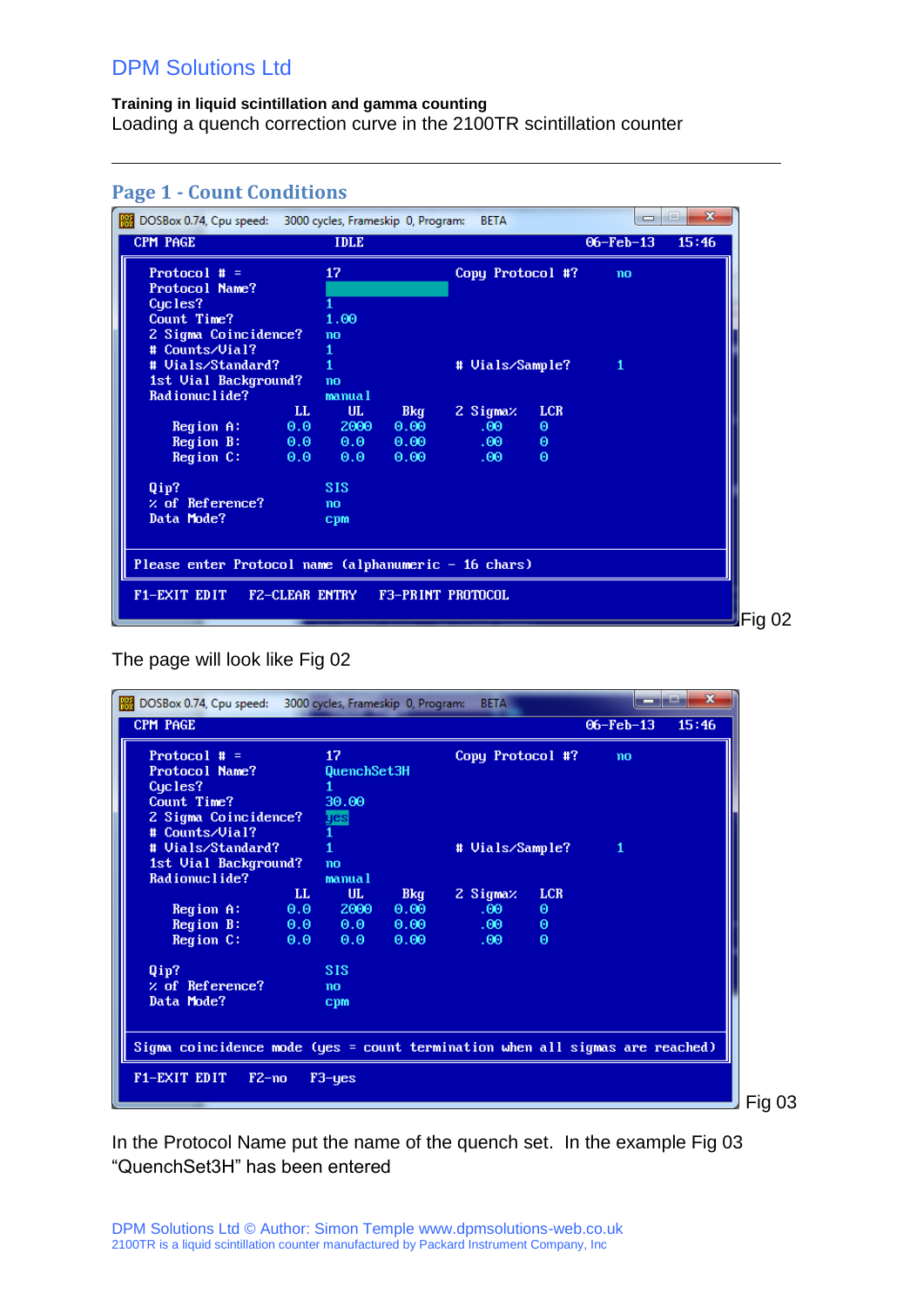**Training in liquid scintillation and gamma counting** Loading a quench correction curve in the 2100TR scintillation counter

Leave Cycles as 1, enable 2 Sigma Coincidence to *Yes* (F3) and ensure that the 1st Vial Background is set to *No as shown in* Fig 04

 $\_$  ,  $\_$  ,  $\_$  ,  $\_$  ,  $\_$  ,  $\_$  ,  $\_$  ,  $\_$  ,  $\_$  ,  $\_$  ,  $\_$  ,  $\_$  ,  $\_$  ,  $\_$  ,  $\_$  ,  $\_$  ,  $\_$  ,  $\_$  ,  $\_$  ,  $\_$  ,  $\_$  ,  $\_$  ,  $\_$  ,  $\_$  ,  $\_$  ,  $\_$  ,  $\_$  ,  $\_$  ,  $\_$  ,  $\_$  ,  $\_$  ,  $\_$  ,  $\_$  ,  $\_$  ,  $\_$  ,  $\_$  ,  $\_$  ,

The Count Time must be set to 30 minutes to achieve good statistics

| DOSBox 0.74, Cpu speed: 3000 cycles, Frameskip 0, Program:                                                  |                                                                     | <b>BETA</b>                                                                                       | $\mathbf{x}$<br>$\Box$   |
|-------------------------------------------------------------------------------------------------------------|---------------------------------------------------------------------|---------------------------------------------------------------------------------------------------|--------------------------|
| <b>CPM PAGE</b>                                                                                             |                                                                     |                                                                                                   | $06 - Feb - 13$<br>15:46 |
| Protocol $# =$<br><b>Protocol Name?</b><br>Cycles?<br>Count Time?<br>2 Sigma Coincidence?<br># Counts/Vial? | 17<br>QuenchSet3H<br>30.00<br>yes                                   | Copy Protocol #?                                                                                  | no                       |
| # Uials/Standard?<br>1st Vial Background?<br>Radionuclide?<br>LL.                                           | mo<br>manual                                                        | # Vials/Sample?                                                                                   | 1                        |
| 0.0<br>Region A:<br>Region B:<br>$0.0 -$<br>Region C:<br>0.0                                                | UL.<br><b>Bkg</b><br>0.00<br>2000<br>$0.0 -$<br>0.00<br>0.0<br>0.00 | 2 Sigmaz<br><b>LCR</b><br>.00.<br>$\Theta$<br>$.00 -$<br>$\Theta$<br>$\Theta$<br>.60 <sub>1</sub> |                          |
| Qip?<br>$%$ of Reference?<br>Data Mode?                                                                     | <b>SIS</b><br>no<br>cpm                                             |                                                                                                   |                          |
| Please select 1st vial bkg by pressing a function key.<br>F1-EXIT EDIT<br>$F2-no$                           | $F3 - yes$                                                          |                                                                                                   |                          |

The Radionuclide must be set to the isotope type you are using. Select from the list at the bottom of Fig 05

| DOSBox 0.74, Cpu speed: 3000 cycles, Frameskip 0, Program: |           |             |          | <b>BETA</b>      |            |                 |            | $\mathbf{x}$ |
|------------------------------------------------------------|-----------|-------------|----------|------------------|------------|-----------------|------------|--------------|
| CPM PAGE                                                   |           |             |          |                  |            | $06 - Feb - 13$ | 15:46      |              |
| Protocol $# =$                                             |           | 17          |          | Copy Protocol #? |            | no              |            |              |
| Protocol Name?                                             |           | QuenchSet3H |          |                  |            |                 |            |              |
| Cucles?                                                    |           |             |          |                  |            |                 |            |              |
| Count Time?                                                |           | 30.00       |          |                  |            |                 |            |              |
| 2 Sigma Coincidence?                                       |           | yes         |          |                  |            |                 |            |              |
| # Counts/Vial?                                             |           |             |          |                  |            |                 |            |              |
| # Uials/Standard?                                          |           |             |          | # Vials/Sample?  |            | -1              |            |              |
| 1st Vial Background?                                       |           | no          |          |                  |            |                 |            |              |
| Radionuclide?                                              |           | manual a    |          |                  |            |                 |            |              |
|                                                            | LL.       | <b>UL</b>   | Bkg      | 2 Sigmaz         | <b>LCR</b> |                 |            |              |
| Region A:                                                  | 0.0       | 2000        | 0.00     | .00.             | $\Theta$   |                 |            |              |
| Region B:                                                  | 0.0       | 0.0         | 0.00     | .00 <sub>1</sub> | $\Theta$   |                 |            |              |
| Region C:                                                  | 0.0       | 0.0         | 0.00     | .00 <sub>1</sub> | $\Theta$   |                 |            |              |
| Qip?                                                       |           | <b>SIS</b>  |          |                  |            |                 |            |              |
| % of Reference?                                            |           | no          |          |                  |            |                 |            |              |
| Data Mode?                                                 |           | cpm         |          |                  |            |                 |            |              |
|                                                            |           |             |          |                  |            |                 |            |              |
| Please select Radionuclide by pressing a function key.     |           |             |          |                  |            |                 |            |              |
| F1-EXIT EDIT<br>$FZ - 3H$<br>F8-125I                       | F9-manual | $F3-14C$    | $F4-32P$ | $F5 - 3H / 14C$  | F6-3H/32P  |                 | F7-3H/1251 |              |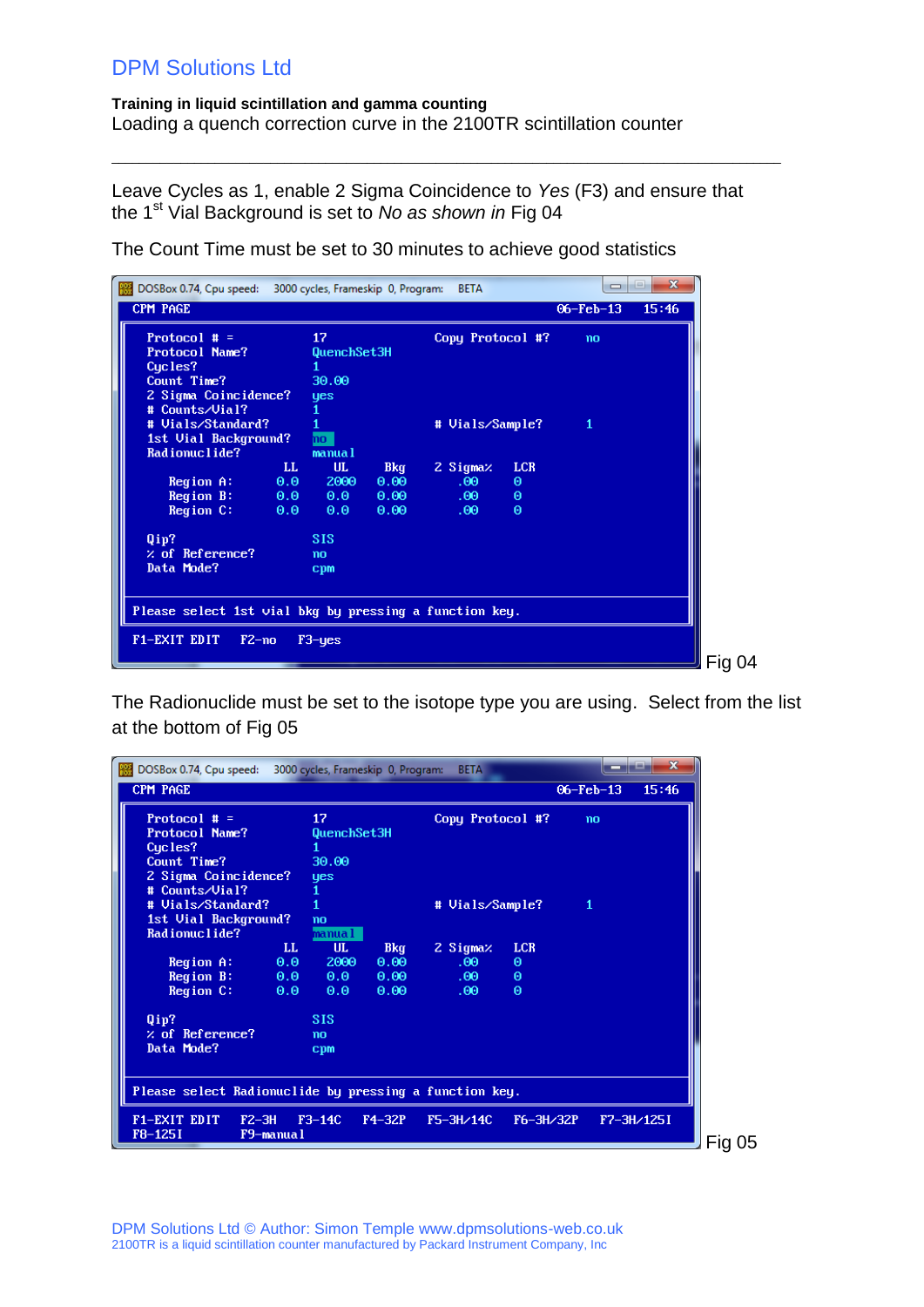### **Training in liquid scintillation and gamma counting** Loading a quench correction curve in the 2100TR scintillation counter

 $\_$  ,  $\_$  ,  $\_$  ,  $\_$  ,  $\_$  ,  $\_$  ,  $\_$  ,  $\_$  ,  $\_$  ,  $\_$  ,  $\_$  ,  $\_$  ,  $\_$  ,  $\_$  ,  $\_$  ,  $\_$  ,  $\_$  ,  $\_$  ,  $\_$  ,  $\_$  ,  $\_$  ,  $\_$  ,  $\_$  ,  $\_$  ,  $\_$  ,  $\_$  ,  $\_$  ,  $\_$  ,  $\_$  ,  $\_$  ,  $\_$  ,  $\_$  ,  $\_$  ,  $\_$  ,  $\_$  ,  $\_$  ,  $\_$  ,

| DOSBox 0.74, Cpu speed: 3000 cycles, Frameskip 0, Program:             |                       |             |      | <b>BETA</b>      |                | ᆷ               | Ж<br>l۳ |
|------------------------------------------------------------------------|-----------------------|-------------|------|------------------|----------------|-----------------|---------|
| <b>CPM PAGE</b>                                                        |                       |             |      |                  |                | $06 - Feb - 13$ | 15:47   |
| Protocol $# =$                                                         |                       | 17          |      | Copy Protocol #? |                | no              |         |
| <b>Protocol Name?</b>                                                  |                       | QuenchSet3H |      |                  |                |                 |         |
| Cucles?                                                                |                       |             |      |                  |                |                 |         |
| Count Time?                                                            |                       | 30.00       |      |                  |                |                 |         |
| 2 Sigma Coincidence?                                                   |                       | yes         |      |                  |                |                 |         |
| # Counts/Vial?                                                         |                       | 1           |      |                  |                |                 |         |
| # Uials/Standard?                                                      |                       | 1           |      | # Vials/Sample?  |                | 1               |         |
| 1st Vial Background?                                                   |                       | no          |      |                  |                |                 |         |
| Radionuclide?                                                          |                       | 3H          |      |                  |                |                 |         |
|                                                                        | LL                    | UL.         | Bkg  | 2 Sigmaz         | <b>LCR</b>     |                 |         |
| Region A:                                                              |                       | $0.0$ 18.6  | 0.00 | .50 <sub>1</sub> | Θ              |                 |         |
| Region B: $2.0$ 18.6                                                   |                       |             | 0.00 | .00 <sub>1</sub> | $\frac{1}{10}$ |                 |         |
| Region C:                                                              | 0.0                   | $0.0 -$     | 0.00 | .00 <sub>1</sub> |                |                 |         |
| Qip?                                                                   |                       | <b>SIS</b>  |      |                  |                |                 |         |
| $\times$ of Reference?                                                 |                       | no          |      |                  |                |                 |         |
| Data Mode?                                                             |                       | cpm         |      |                  |                |                 |         |
|                                                                        |                       |             |      |                  |                |                 |         |
| Please enter Region B low count reject (cpm) in the range of 0 to 9999 |                       |             |      |                  |                |                 |         |
|                                                                        |                       |             |      |                  |                |                 |         |
| F1-EXIT EDIT                                                           | <b>FZ-CLEAR ENTRY</b> |             |      |                  |                |                 |         |
|                                                                        |                       |             |      |                  |                |                 |         |

The example Fig 06 shows that 3H was selected

Leave tSIE as the QIP as shown in Fig 07

| DOSBox 0.74, Cpu speed: 3000 cycles, Frameskip 0, Program: |         |             |             | <b>BETA</b>      |            |                 | $\overline{\mathbf{x}}$ |
|------------------------------------------------------------|---------|-------------|-------------|------------------|------------|-----------------|-------------------------|
| <b>CPM PAGE</b>                                            |         | <b>IDLE</b> |             |                  |            | $06 - Feb - 13$ | 15:48                   |
| Protocol # $=$                                             |         | 17          |             | Copy Protocol #? |            | no              |                         |
| Protocol Name?                                             |         | QuenchSet3H |             |                  |            |                 |                         |
| Cucles?                                                    |         |             |             |                  |            |                 |                         |
| Count Time?                                                |         | 30.00       |             |                  |            |                 |                         |
| 2 Sigma Coincidence?                                       |         | <b>yes</b>  |             |                  |            |                 |                         |
| # Counts/Vial?                                             |         |             |             |                  |            |                 |                         |
| # Uials/Standard?                                          |         | 1           |             | # Vials/Sample?  |            | 1               |                         |
| 1st Uial Background?                                       |         | no          |             |                  |            |                 |                         |
| Radionuclide?                                              |         | 3H          |             |                  |            |                 |                         |
|                                                            | LL      | UL.         | Bkg         | 2 Sigmaz.        | <b>LCR</b> |                 |                         |
| Region A:                                                  | $0.0 -$ | 18.6        | 0.00        | .50 <sub>1</sub> | $\Theta$   |                 |                         |
| Region B:                                                  |         | $2.0$ 18.6  | 0.00        | $.00 -$          | $\Theta$   |                 |                         |
| Region C:                                                  | 0.0     | $0.0 -$     | 0.00        | .00 <sub>1</sub> | $\Theta$   |                 |                         |
| Qip?                                                       |         | tsie        |             | ES Terminator?   |            | count           |                         |
| $%$ of Reference?                                          |         | no          |             |                  |            |                 |                         |
| Data Mode?                                                 |         | cpm         |             |                  |            |                 |                         |
|                                                            |         |             |             |                  |            |                 |                         |
| Please select QIP type by pressing a function key.         |         |             |             |                  |            |                 |                         |
|                                                            |         |             |             |                  |            |                 |                         |
| F1-EXIT EDIT<br>$FZ-SIS$                                   |         | $F3-tSIE$   | F4-tSIE/AEC |                  |            |                 |                         |
|                                                            |         |             |             |                  |            |                 |                         |
|                                                            |         |             |             |                  |            |                 |                         |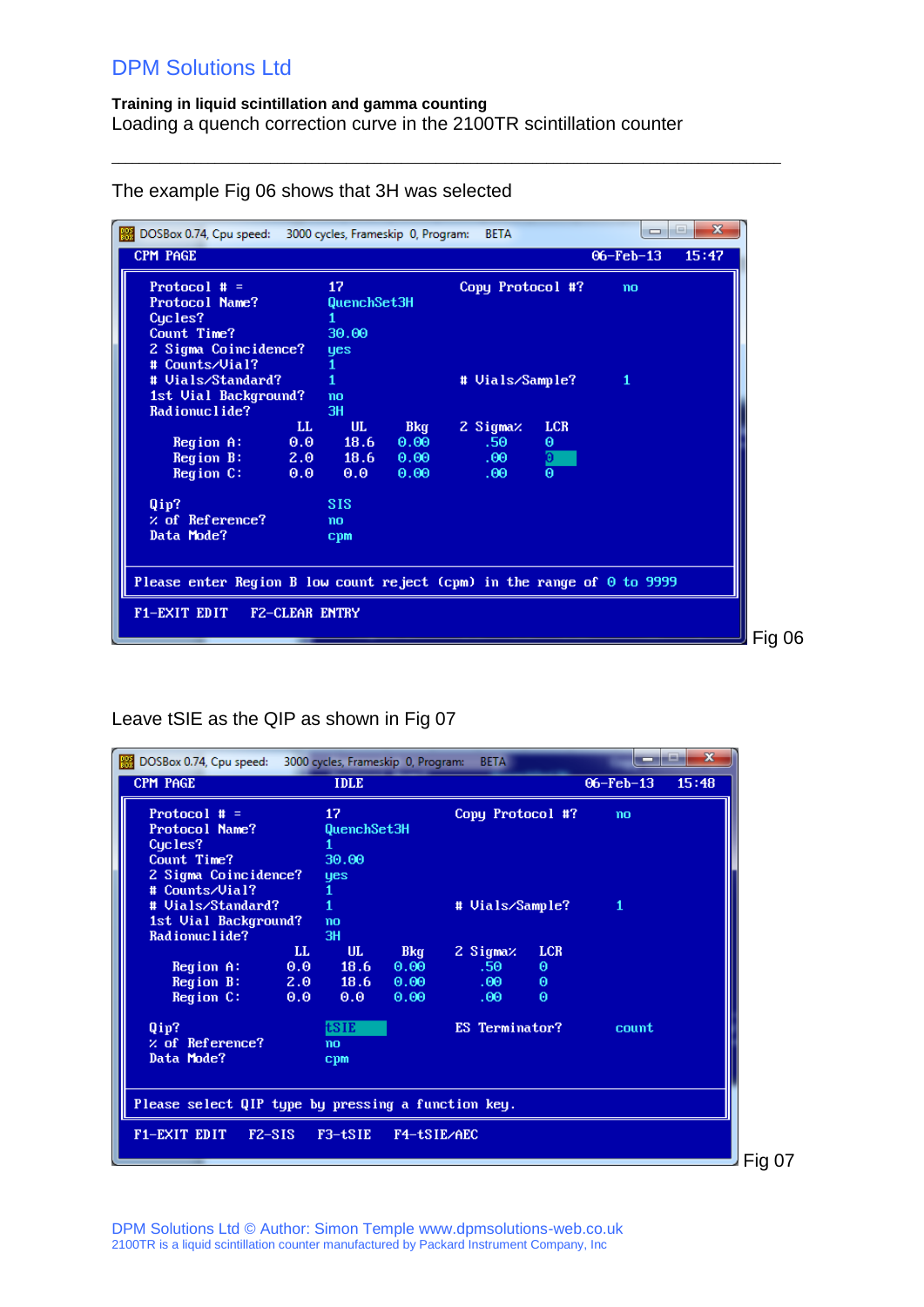$\_$  ,  $\_$  ,  $\_$  ,  $\_$  ,  $\_$  ,  $\_$  ,  $\_$  ,  $\_$  ,  $\_$  ,  $\_$  ,  $\_$  ,  $\_$  ,  $\_$  ,  $\_$  ,  $\_$  ,  $\_$  ,  $\_$  ,  $\_$  ,  $\_$  ,  $\_$  ,  $\_$  ,  $\_$  ,  $\_$  ,  $\_$  ,  $\_$  ,  $\_$  ,  $\_$  ,  $\_$  ,  $\_$  ,  $\_$  ,  $\_$  ,  $\_$  ,  $\_$  ,  $\_$  ,  $\_$  ,  $\_$  ,  $\_$  ,

| DOSBox 0.74, Cpu speed: 3000 cycles, Frameskip 0, Program:<br>CPM PAGE      |             | <b>IDLE</b>        |              | <b>BETA</b>            |             | $06 - Feb - 13$ | $\mathbf{x}$<br>15:48 |
|-----------------------------------------------------------------------------|-------------|--------------------|--------------|------------------------|-------------|-----------------|-----------------------|
| Protocol $# =$                                                              |             | 17                 |              | Copy Protocol #?       |             | no              |                       |
| Protocol Name?<br>Cycles?                                                   |             | QuenchSet3H        |              |                        |             |                 |                       |
| Count Time?<br>2 Sigma Coincidence?                                         |             | 30.00<br>yes       |              |                        |             |                 |                       |
| # Counts/Vial?<br># Uials/Standard?                                         |             | 1                  |              |                        |             | 1               |                       |
| 1st Uial Background?                                                        |             | no                 |              | # Vials/Sample?        |             |                 |                       |
| Radionuclide?                                                               | $_{\rm LL}$ | 3H<br>UL.          | <b>Bkg</b>   | 2 Sigmaz               | <b>LCR</b>  |                 |                       |
| Region A:<br>Region B:                                                      | 0.0         | 18.6<br>$2.0$ 18.6 | 0.00<br>0.00 | .50<br>$.00 -$         | Θ<br>Θ      |                 |                       |
| Region C:                                                                   | 0.0         | 0.0                | 0.00         | .00 <sub>1</sub>       | $\Theta$    |                 |                       |
| Qip?                                                                        |             | <b>tSIE</b>        |              | ES Terminator?         |             | count           |                       |
| $\times$ of Reference?<br>Data Mode?                                        |             | no<br><b>Cpm</b>   |              |                        |             |                 |                       |
|                                                                             |             |                    |              |                        |             |                 |                       |
| Please select ES Terminator (count = 0.5 sigma) by pressing a function key. |             |                    |              |                        |             |                 |                       |
| F1-EXIT EDIT<br>F2-count                                                    |             |                    |              | $F3-5$ sec $F4-10$ sec | $F5-15$ sec |                 |                       |
|                                                                             |             |                    |              |                        |             |                 |                       |

### Leave the ES Terminator as Count as shown in Fig 08

| DOSBox 0.74, Cpu speed: 3000 cycles, Frameskip 0, Program: |                |                                     |              | <b>BETA</b>                          |               |                      | $\mathbf x$ |
|------------------------------------------------------------|----------------|-------------------------------------|--------------|--------------------------------------|---------------|----------------------|-------------|
| <b>CPM PAGE</b>                                            |                | <b>IDLE</b>                         |              |                                      |               | $06 - Feb - 13$      | 15:49       |
| Protocol $# =$<br>Protocol Name?                           |                | 17<br>QuenchSet3H                   |              | Copy Protocol #?                     |               | no                   |             |
| Cucles?                                                    |                |                                     |              |                                      |               |                      |             |
| Count Time?<br>2 Sigma Coincidence?                        |                | 30.00<br>yes                        |              |                                      |               |                      |             |
| # Counts/Vial?                                             |                | 1                                   |              |                                      |               |                      |             |
| # Uials/Standard?<br>1st Vial Background?                  |                | $\mathbf{1}$<br>no                  |              | # Vials/Sample?                      |               | 1                    |             |
| Radionuclide?                                              |                | 3H                                  |              |                                      |               |                      |             |
|                                                            | LL             | UL.                                 | <b>Bkg</b>   | 2 Sigmaz                             | <b>LCR</b>    |                      |             |
| Region A:<br>Region B:                                     | 0.0<br>$2.0 -$ | 18.6<br>18.6                        | 0.00<br>0.00 | .50 <sub>1</sub><br>.00 <sub>1</sub> | Θ<br>$\Theta$ |                      |             |
| Region C:                                                  | 0.0            | $0.0 -$                             | 0.00         | .00 <sub>1</sub>                     | Θ             |                      |             |
| Qip?<br>$\times$ of Reference?                             |                | tSIE<br>no                          |              | ES Terminator?                       |               | count                |             |
| Data Mode?                                                 |                | cpm                                 |              |                                      |               |                      |             |
| Please select Data Mode by pressing a function key.        |                |                                     |              |                                      |               |                      |             |
|                                                            |                |                                     |              |                                      |               |                      |             |
| F1-EXIT EDIT<br>$F2$ -cpm<br>F6-eff tracing dpm            |                | F3-dpm F4-dual dpm<br>F7-direct dpm |              |                                      |               | F5-full spectrum dpm |             |
|                                                            |                |                                     |              |                                      |               |                      |             |

From the list at the bottom of the page shown in Fig 09 select dpm (F3 button)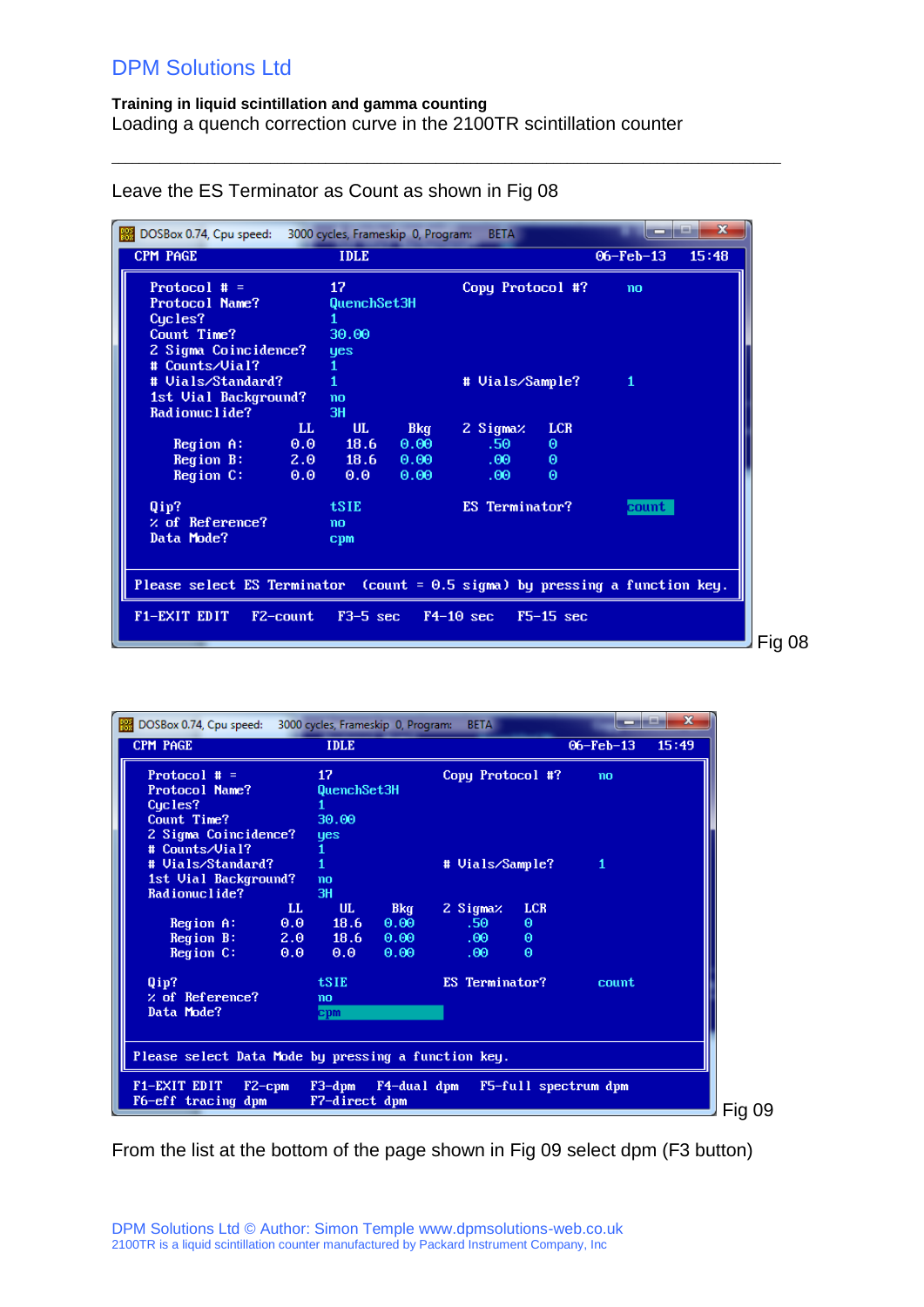#### **Training in liquid scintillation and gamma counting** Loading a quench correction curve in the 2100TR scintillation counter

 $\_$  ,  $\_$  ,  $\_$  ,  $\_$  ,  $\_$  ,  $\_$  ,  $\_$  ,  $\_$  ,  $\_$  ,  $\_$  ,  $\_$  ,  $\_$  ,  $\_$  ,  $\_$  ,  $\_$  ,  $\_$  ,  $\_$  ,  $\_$  ,  $\_$  ,  $\_$  ,  $\_$  ,  $\_$  ,  $\_$  ,  $\_$  ,  $\_$  ,  $\_$  ,  $\_$  ,  $\_$  ,  $\_$  ,  $\_$  ,  $\_$  ,  $\_$  ,  $\_$  ,  $\_$  ,  $\_$  ,  $\_$  ,  $\_$  ,

| <b>POS</b><br>DOSBox 0.74, Cpu speed: 3000 cycles, Frameskip 0, Program: |                       |             |         | <b>BETA</b>      |            | $\Box$            | $\mathbf{x}$<br>l. |
|--------------------------------------------------------------------------|-----------------------|-------------|---------|------------------|------------|-------------------|--------------------|
| <b>CPM PAGE</b>                                                          |                       | <b>IDLE</b> |         |                  |            | $06 - Feb - 13$   | 15:49              |
| Protocol $# =$                                                           |                       | 17          |         | Copy Protocol #? |            | <b>no</b>         |                    |
| Protocol Name?                                                           |                       | QuenchSet3H |         |                  |            |                   |                    |
| Cucles?                                                                  |                       |             |         |                  |            |                   |                    |
| Count Time?                                                              |                       | 30.00       |         |                  |            |                   |                    |
| 2 Sigma Coincidence?                                                     |                       | <b>yes</b>  |         |                  |            |                   |                    |
| # Counts/Uial?                                                           |                       | 1           |         |                  |            |                   |                    |
| # Uials/Standard?                                                        |                       |             |         | # Vials/Sample?  |            | 1                 |                    |
| 1st Vial Background?                                                     |                       | no          |         |                  |            |                   |                    |
| Radionuclide?                                                            |                       | 3H          |         |                  |            |                   |                    |
|                                                                          | LL                    | UL.         | Bkg     | 2 Sigmaz         | <b>LCR</b> |                   |                    |
| Region A:                                                                | 0.0                   | 18.6        | 0.00    | .50              | Θ          |                   |                    |
| Region B:                                                                | 2.0                   | 18.6        | 0.00    | .00.             | $\Theta$   |                   |                    |
| Region C:                                                                | 0.0                   | 0.0         | 0.00    | .00.             | $\Theta$   |                   |                    |
| Qip?                                                                     |                       | <b>tSIE</b> |         | ES Terminator?   |            | count             |                    |
| $\times$ of Reference?                                                   |                       | no          |         |                  |            |                   |                    |
| Data Mode?                                                               |                       | dpm         |         |                  |            |                   |                    |
|                                                                          |                       |             |         |                  |            |                   |                    |
|                                                                          |                       |             |         |                  |            |                   |                    |
| Please enter Protocol # to copy in the range of 1 to 60                  |                       |             |         |                  |            |                   |                    |
| F1-EXIT EDIT                                                             | <b>FZ-CLEAR ENTRY</b> |             | $F3-no$ | F4-presets       |            | F5-PRINT PROTOCOL |                    |
|                                                                          |                       |             |         |                  |            |                   |                    |
|                                                                          |                       |             |         |                  |            |                   |                    |

The completed page should look something like Fig 10

Use Page Down to go to the next page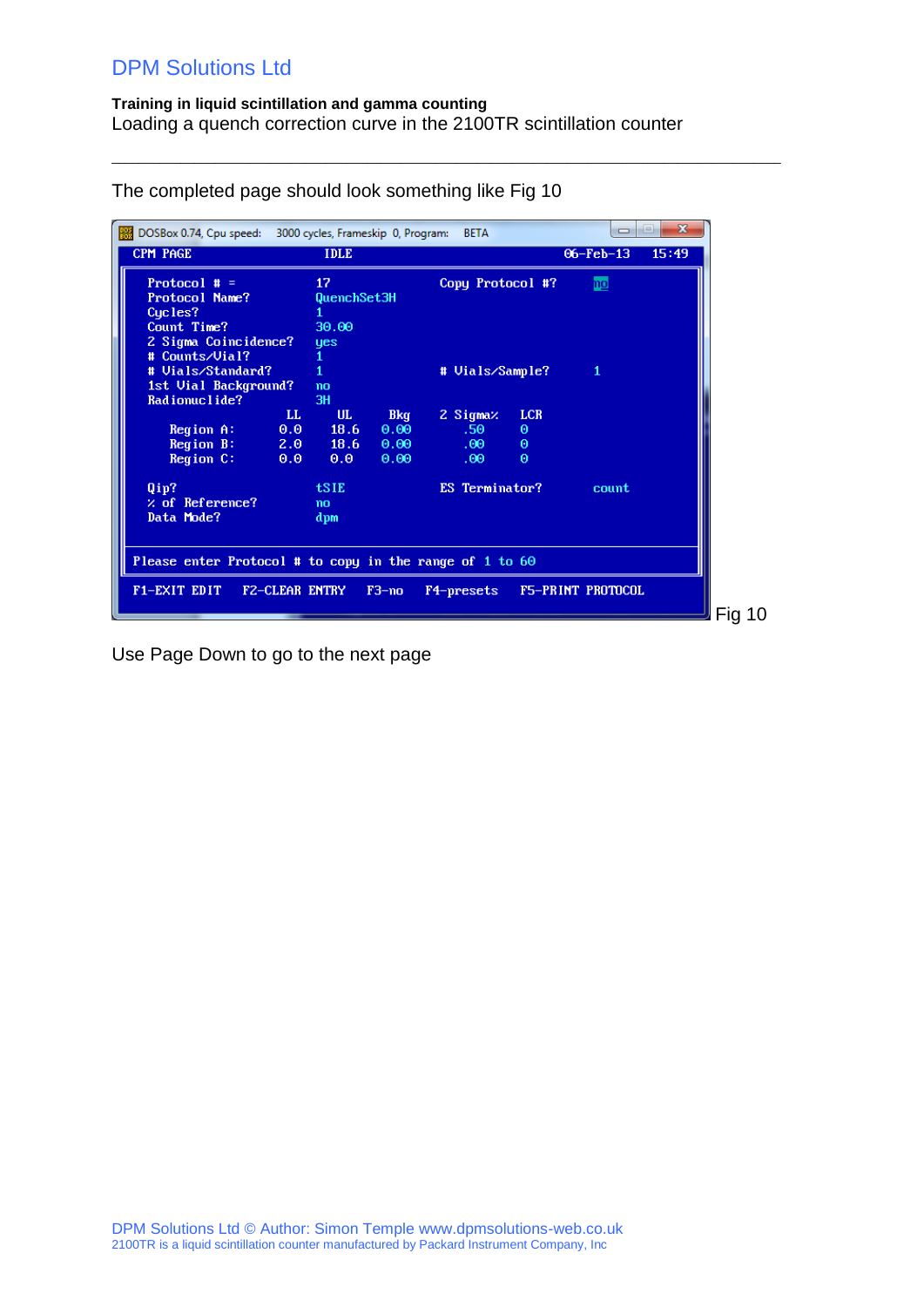<span id="page-7-0"></span>

| <b>Page 2 - DPM Page</b>                                                        |                      |                                       |                              |        |
|---------------------------------------------------------------------------------|----------------------|---------------------------------------|------------------------------|--------|
| $\frac{pos}{pos}$<br>DOSBox 0.74, Cpu speed: 3000 cycles, Frameskip 0, Program: |                      | <b>BETA</b>                           | $\mathbf x$<br><b>Second</b> |        |
| DPM PAGE                                                                        |                      |                                       | $06 - Feb - 13$<br>15:51     |        |
| Protocol $# =$<br><b>Standards Data?</b>                                        | 17<br>count          | Protocol Name $=$<br>Constant Quench? | QuenchSet3H<br>no            |        |
| # Stds/Nuclide 1?<br>Nuclide 1:DPM                                              | $\Theta$<br>$\Theta$ |                                       |                              |        |
|                                                                                 |                      |                                       |                              |        |
| Please select Standards operation by pressing a function key.                   |                      |                                       |                              |        |
| F1-EXIT EDIT<br>F2-count                                                        | F3-cycle count       | F4-use curve                          | F5-PRINT PROTOCOL            | Fig 11 |

 $\_$  ,  $\_$  ,  $\_$  ,  $\_$  ,  $\_$  ,  $\_$  ,  $\_$  ,  $\_$  ,  $\_$  ,  $\_$  ,  $\_$  ,  $\_$  ,  $\_$  ,  $\_$  ,  $\_$  ,  $\_$  ,  $\_$  ,  $\_$  ,  $\_$  ,  $\_$  ,  $\_$  ,  $\_$  ,  $\_$  ,  $\_$  ,  $\_$  ,  $\_$  ,  $\_$  ,  $\_$  ,  $\_$  ,  $\_$  ,  $\_$  ,  $\_$  ,  $\_$  ,  $\_$  ,  $\_$  ,  $\_$  ,  $\_$  ,

Leave the term *count* in Fig 11 as shown

| DOSBox 0.74, Cpu speed: 3000 cycles, Frameskip 0, Program: |                          | <b>BETA</b>                           | $\Box$            | $\mathbf{x}$ |
|------------------------------------------------------------|--------------------------|---------------------------------------|-------------------|--------------|
| DPM PAGE                                                   | <b>IDLE</b>              |                                       | $06 - Feb - 13$   | 15:51        |
| Protocol $# =$<br><b>Standards Data?</b>                   | 17 <sub>z</sub><br>count | Protocol Name $=$<br>Constant Quench? | QuenchSet3H<br>no |              |
| # Stds/Nuclide 1?<br>Nuclide 1:DPM                         | $\frac{10}{9}$           |                                       |                   |              |
|                                                            |                          |                                       |                   |              |
| Please enter # Stds/Nuc 1 in the range of 2 to 10          |                          |                                       |                   |              |
| F1-EXIT EDIT F2-CLEAR ENTRY                                |                          |                                       |                   |              |

Enter through the Constant Quench (leave as *no*) and then in the #Stds/Nuclide 1 enter the value 10 (or the number of standards you have available) Fig 12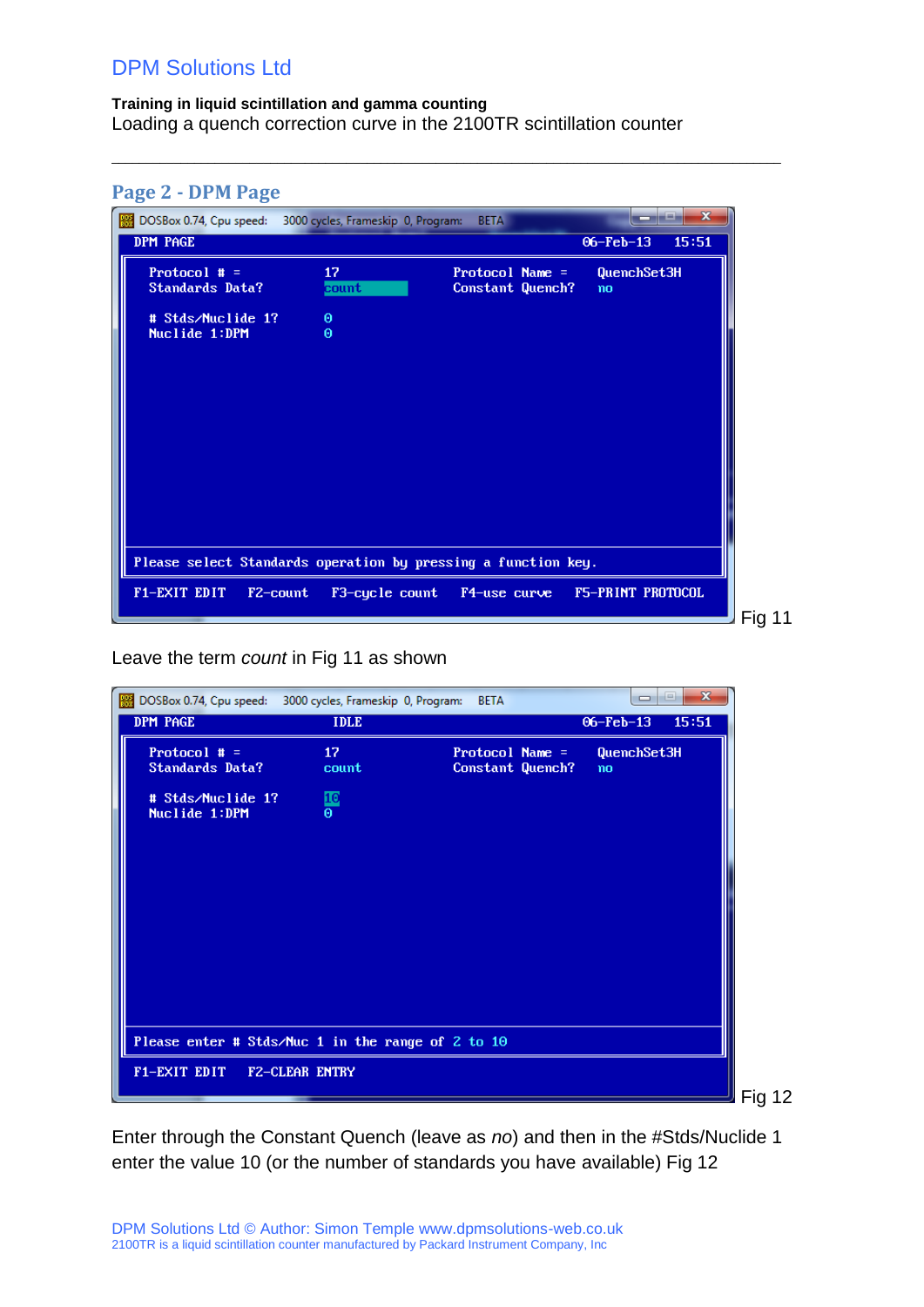#### **Training in liquid scintillation and gamma counting** Loading a quench correction curve in the 2100TR scintillation counter

In the Nuclide 1: DPM enter the value of the DPM in the standard. Please remember to correct for half-life with 3H. Fig 13

 $\_$  ,  $\_$  ,  $\_$  ,  $\_$  ,  $\_$  ,  $\_$  ,  $\_$  ,  $\_$  ,  $\_$  ,  $\_$  ,  $\_$  ,  $\_$  ,  $\_$  ,  $\_$  ,  $\_$  ,  $\_$  ,  $\_$  ,  $\_$  ,  $\_$  ,  $\_$  ,  $\_$  ,  $\_$  ,  $\_$  ,  $\_$  ,  $\_$  ,  $\_$  ,  $\_$  ,  $\_$  ,  $\_$  ,  $\_$  ,  $\_$  ,  $\_$  ,  $\_$  ,  $\_$  ,  $\_$  ,  $\_$  ,  $\_$  ,

| <b>POS</b><br>DOSBox 0.74, Cpu speed: 3000 cycles, Frameskip 0, Program: |              | <b>BETA</b>                         | $\overline{\phantom{0}}$ | $\mathbf{x}$<br>ادا |
|--------------------------------------------------------------------------|--------------|-------------------------------------|--------------------------|---------------------|
| DPM PAGE                                                                 | <b>IDLE</b>  |                                     | $06 - Feb - 13$          | 15:51               |
| Protocol $# =$<br><b>Standards Data?</b>                                 | 17<br>count  | Protocol Name =<br>Constant Quench? | QuenchSet3H<br>no        |                     |
| # Stds/Nuclide 1?<br>Nuclide 1:DPM                                       | 10<br>234378 |                                     |                          |                     |
| Please enter Nuclide 1 DPM in the range of 1 to 999999                   |              |                                     |                          |                     |
| F1-EXIT EDIT F2-CLEAR ENTRY                                              |              |                                     |                          | Fig 13              |

Press Page Down to get to the next screen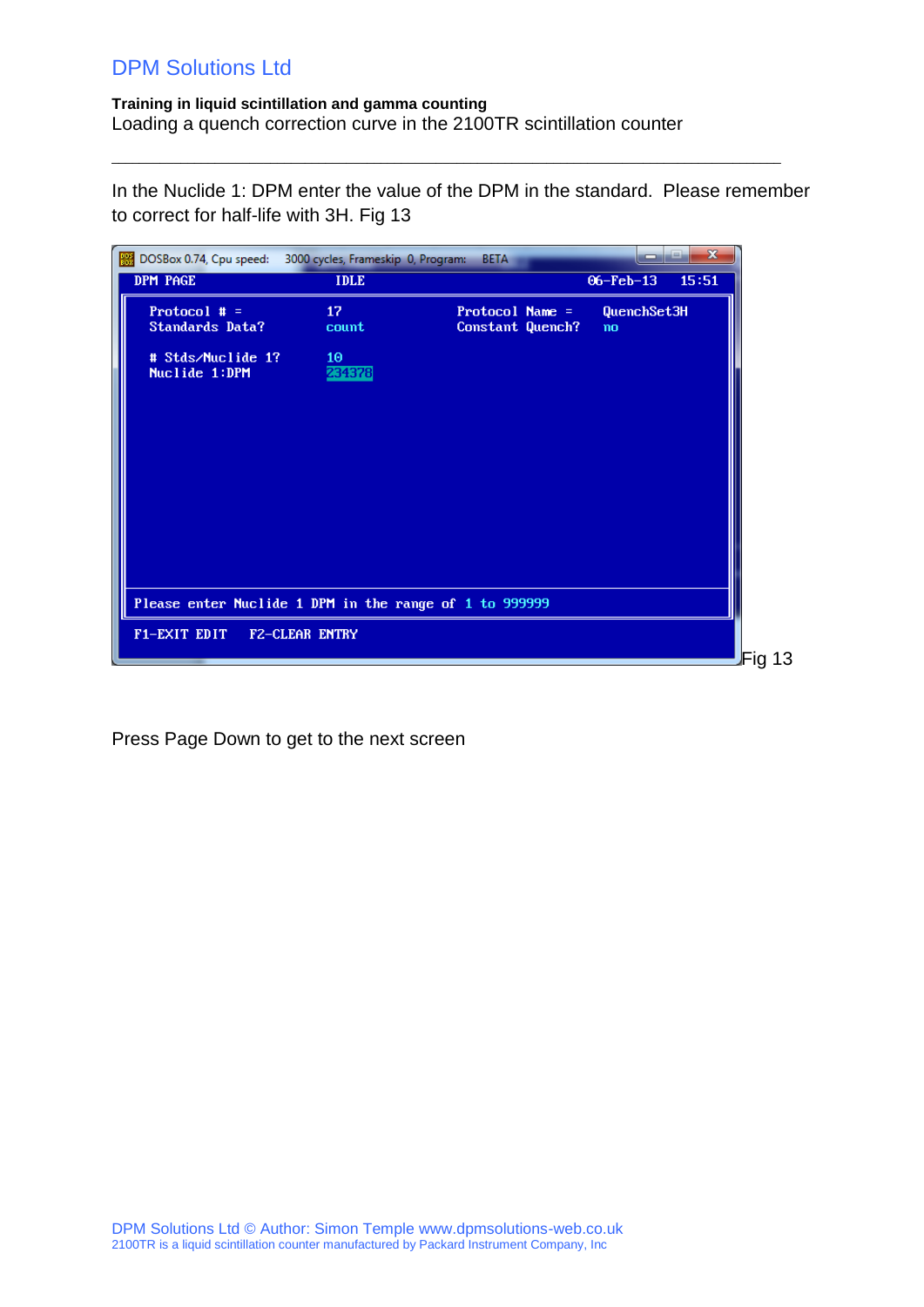### **Training in liquid scintillation and gamma counting** Loading a quench correction curve in the 2100TR scintillation counter

 $\_$  ,  $\_$  ,  $\_$  ,  $\_$  ,  $\_$  ,  $\_$  ,  $\_$  ,  $\_$  ,  $\_$  ,  $\_$  ,  $\_$  ,  $\_$  ,  $\_$  ,  $\_$  ,  $\_$  ,  $\_$  ,  $\_$  ,  $\_$  ,  $\_$  ,  $\_$  ,  $\_$  ,  $\_$  ,  $\_$  ,  $\_$  ,  $\_$  ,  $\_$  ,  $\_$  ,  $\_$  ,  $\_$  ,  $\_$  ,  $\_$  ,  $\_$  ,  $\_$  ,  $\_$  ,  $\_$  ,  $\_$  ,  $\_$  ,

### <span id="page-9-0"></span>**Page 3 – Count Corrections Page**

Fig 14 shows the page.

| DOSBox 0.74, Cpu speed: 3000 cycles, Frameskip 0, Program:                    |                   | <b>BETA</b>             | $\Box$      | $\mathbf{x}$<br><b>Imi</b> |
|-------------------------------------------------------------------------------|-------------------|-------------------------|-------------|----------------------------|
| ADDITIONAL FEATURES                                                           |                   |                         | $OZ-Sep-14$ | 17:03                      |
| Protocol $\#$ =                                                               | 17.               | Protocol Name =         |             |                            |
| Half Life ?                                                                   | A: 0.00           | B: 0.00                 |             |                            |
| Ref Date ?                                                                    |                   | A: $1/1/93$ B: $1/1/93$ |             |                            |
| Ref Time ?                                                                    | $A: 0:0$ $B: 0:0$ |                         |             |                            |
| Single Photon Count ?                                                         | no                |                         |             |                            |
| Colored Samples ?                                                             | no                |                         |             |                            |
| RS232 Computer Output ?                                                       | no                |                         |             |                            |
| Heterogeneity Monitor ?                                                       | no                |                         |             |                            |
| Luminescence Correction ?                                                     | no                |                         |             |                            |
| High Sensitivity Count Mode ? no                                              |                   |                         |             |                            |
| Data/Application Drive & Path ? B:<br>Save Data ?                             |                   |                         |             |                            |
| Save Spectrum ?                                                               | n <sub>0</sub>    |                         |             |                            |
| Run User Application ?                                                        | no                |                         |             |                            |
| File Name ?                                                                   |                   |                         |             |                            |
| Command String?                                                               |                   |                         |             |                            |
| Static controller ?                                                           | on                |                         |             |                            |
|                                                                               |                   |                         |             |                            |
|                                                                               |                   |                         |             |                            |
| Please enter Half life (hours) in the range of $0.01$ to 999999 ( $0 = off$ ) |                   |                         |             |                            |
| F1-EXIT EDIT FZ-CLEAR ENTRY F3-PRINT PROTOCOL                                 |                   |                         |             |                            |

#### Fig 14

There is no need to change anything in this page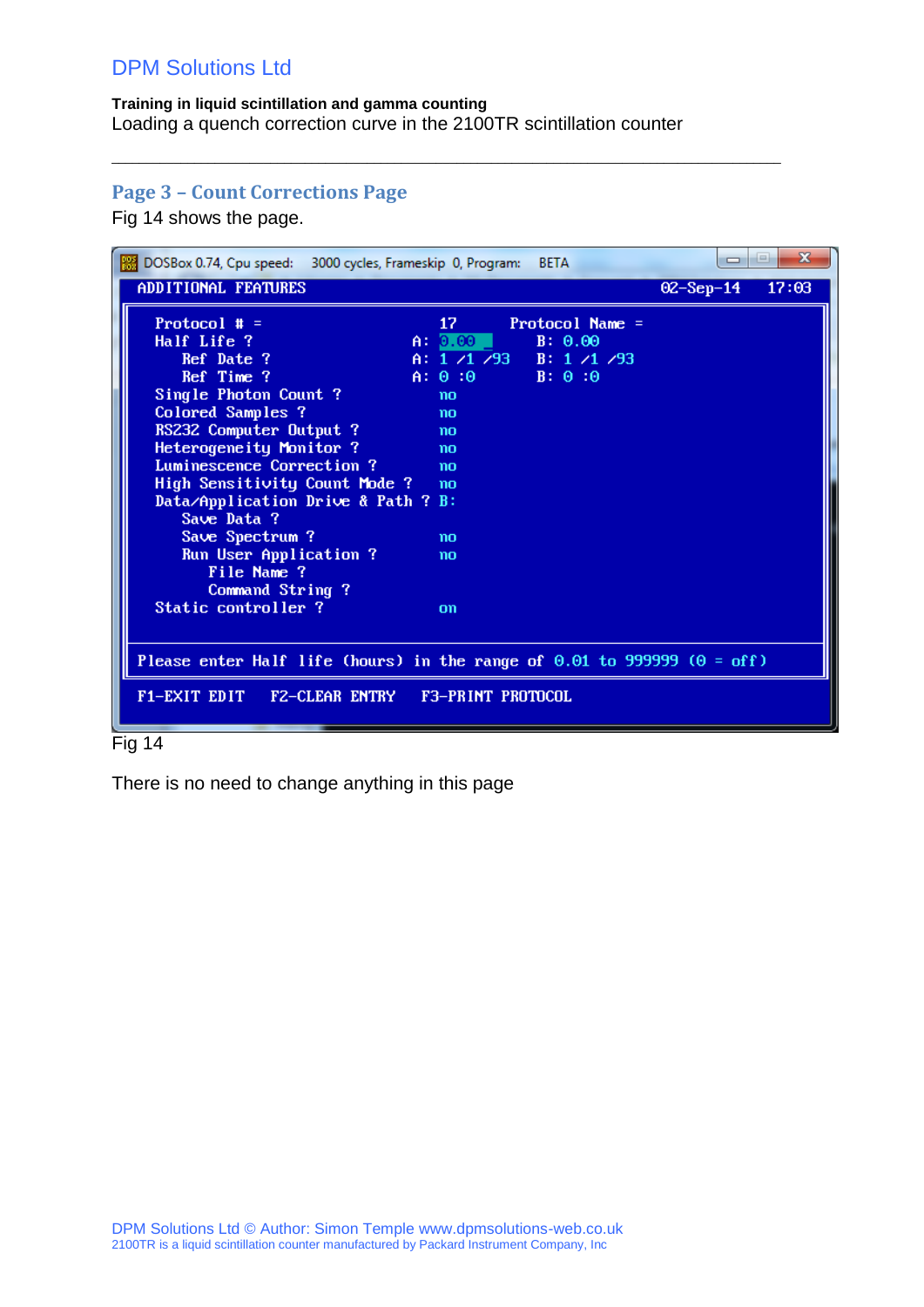### <span id="page-10-0"></span>**Page 4 - Printer Format Page**

Fig 15 shows the Printer Format Page. Leave this page at the default settings

 $\_$  ,  $\_$  ,  $\_$  ,  $\_$  ,  $\_$  ,  $\_$  ,  $\_$  ,  $\_$  ,  $\_$  ,  $\_$  ,  $\_$  ,  $\_$  ,  $\_$  ,  $\_$  ,  $\_$  ,  $\_$  ,  $\_$  ,  $\_$  ,  $\_$  ,  $\_$  ,  $\_$  ,  $\_$  ,  $\_$  ,  $\_$  ,  $\_$  ,  $\_$  ,  $\_$  ,  $\_$  ,  $\_$  ,  $\_$  ,  $\_$  ,  $\_$  ,  $\_$  ,  $\_$  ,  $\_$  ,  $\_$  ,  $\_$  ,

| $\frac{pos}{logn}$                     |        |                                |                 |                  | DOSBox 0.74, Cpu speed: 3000 cycles, Frameskip 0, Program: | <b>BETA</b> |             |                  | $\mathbf{x}$<br>ie. |
|----------------------------------------|--------|--------------------------------|-----------------|------------------|------------------------------------------------------------|-------------|-------------|------------------|---------------------|
| PRINT FORMAT                           |        |                                |                 |                  |                                                            |             |             | $06 - Feb - 13$  | 15:53               |
| Protocol #:                            |        | $-17$                          | Name:           |                  | QuenchSet3H                                                |             |             |                  |                     |
|                                        |        | Additional Heading?            |                 |                  |                                                            |             |             |                  |                     |
| C#<br><b>Name</b>                      |        | Format                         | C#              | <b>Name</b>      | Format                                                     | C#          | <b>Name</b> | Format           | Equation            |
| <b>CRLF</b><br>$\Theta$                |        | ×                              | 11              | C:2SZ            | BXX.XX                                                     | 21          | A:ZCU       | BXXX.XX          |                     |
| <b>PID</b><br>1                        |        | <b>BXXX</b>                    | 12 <sup>2</sup> | C:ZREF           | BXXX.XX                                                    | 22          | B:ZCU       | BXXX.XX          |                     |
| $\overline{z}$<br>S#                   |        | <b>BXXX</b>                    | 13              | SIS:             | BXX.XXX                                                    | 23          | <b>TOD</b>  | <b>BXXXXXXXX</b> |                     |
| 3<br><b>TIME</b>                       |        | BXXX.XX                        | 14              | DPM1             | BXXXX.XX                                                   | 24          |             |                  |                     |
| $\overline{\mathbf{4}}$<br><b>CPMA</b> |        | BXXXX.XX                       | 15 <sub>1</sub> | DPM <sub>2</sub> | BXXXX.XX                                                   | 25          |             |                  |                     |
| 5                                      | A:2SZ  | BXX.XX                         | 16              | <b>ELTIME</b>    | <b>BXXXXXXX</b>                                            | 26          |             |                  |                     |
| 6                                      |        | A: ZREF BXXX.XX                | 17              | <b>FLAG</b>      | <b>BXXXX</b>                                               | 27          |             |                  |                     |
| 7<br><b>CPMB</b>                       |        | BXXXX.XX                       | 18              | <b>BLANK</b>     | <b>BBBBBBBB</b>                                            | 28          |             |                  |                     |
| 8                                      | B:2SZ  | BXX.XX                         | 19              | <b>tSIE</b>      | B.XXX                                                      | 29          |             |                  |                     |
| 9                                      | B:ZREF | BXXX.XX                        | 20              | 2LUM             | <b>BXXX</b>                                                | 30          |             |                  |                     |
| 10 CPMC                                |        | BXXXX.XX                       |                 |                  |                                                            | 31          |             |                  |                     |
|                                        |        | Define Cell #? 1               | Name?           |                  | Format?                                                    |             |             | <b>BXXX</b>      |                     |
| <b>Equation?</b>                       |        |                                |                 |                  | (Operators: $+, -, *, \angle$ , SQR, LN)                   |             |             |                  |                     |
|                                        |        | Print Cells? $2 \quad 3 \quad$ |                 | 4 13 14 17 0     |                                                            |             |             |                  |                     |
|                                        |        | Additional heading (50 chars)  |                 |                  |                                                            |             |             |                  |                     |
| F1-EXIT EDIT                           |        | <b>FZ-CLEAR ENTRY</b>          |                 |                  | F3-PRINT PROTOCOL                                          |             |             |                  |                     |
|                                        |        |                                |                 |                  |                                                            |             |             |                  |                     |
|                                        |        |                                |                 |                  |                                                            |             |             |                  |                     |

Press F1 to exit the protocol. The protocol saves automatically when you exit as shown in Fig 16

| <b>POS</b><br>DOSBox 0.74, Cpu speed: 3000 cycles, Frameskip 0, Program: |                       | <b>BETA</b>        |                 | $\mathbf{x}$               |          |
|--------------------------------------------------------------------------|-----------------------|--------------------|-----------------|----------------------------|----------|
| EDIT PROTOCOL                                                            | <b>IDLE</b>           |                    |                 | $06 - Feb - 13$<br>15:54   |          |
|                                                                          |                       |                    |                 |                            |          |
| <b>P#</b><br><b>NAME</b>                                                 | <b>P#</b>             | <b>NAME</b>        | <b>P#</b>       | <b>NAME</b>                |          |
| $H-3$ CPM<br>1                                                           | 11                    | $C-14$ DPM $U-G$   | 21              |                            |          |
| $H-3$ DPM $U-G$                                                          | 12 <sub>1</sub>       | $H-3/C-14$ DPM U-G | 22              |                            |          |
|                                                                          | 13                    | $H-3$ DPM          | 23              |                            |          |
| $\begin{array}{c}\n 2 \\ 3 \\ 4 \\ 5\n \end{array}$                      | 14                    | $C-14$ DPM         | 24              |                            |          |
| Simon Temple                                                             | 15 <sub>1</sub>       | $H-3/C-14$ DPM     | 25 <sub>1</sub> | $H-3$ DPM $U-G$            |          |
| 6<br>$H-3/C-14$ DPM U-G                                                  | 16                    |                    | 26              |                            |          |
| 7                                                                        | 17                    | QuenchSet3H        | 27              |                            |          |
| $\frac{8}{9}$                                                            | 18                    |                    | 28              |                            |          |
|                                                                          | 19                    |                    | 29              |                            |          |
| 10<br>$H-3$ DPM $U-G$                                                    | 20                    |                    | 30              | DIRECT DPM                 |          |
|                                                                          |                       |                    |                 |                            |          |
|                                                                          |                       |                    |                 |                            |          |
| Enter protocol # $\blacksquare$                                          |                       |                    |                 |                            |          |
|                                                                          |                       |                    |                 |                            |          |
|                                                                          |                       |                    |                 |                            |          |
|                                                                          |                       |                    |                 |                            |          |
|                                                                          |                       |                    |                 |                            |          |
| Please enter Protocol # in the range of 1 to 60                          |                       |                    |                 | (PgDn for Protocols 31-60) |          |
| <b>F1-STATUS PAGE</b>                                                    | <b>FZ-CLEAR ENTRY</b> |                    |                 |                            |          |
|                                                                          |                       |                    |                 |                            | Fig $16$ |
|                                                                          |                       |                    |                 |                            |          |

DPM Solutions Ltd © Author: Simon Temple www.dpmsolutions-web.co.uk 2100TR is a liquid scintillation counter manufactured by Packard Instrument Company, Inc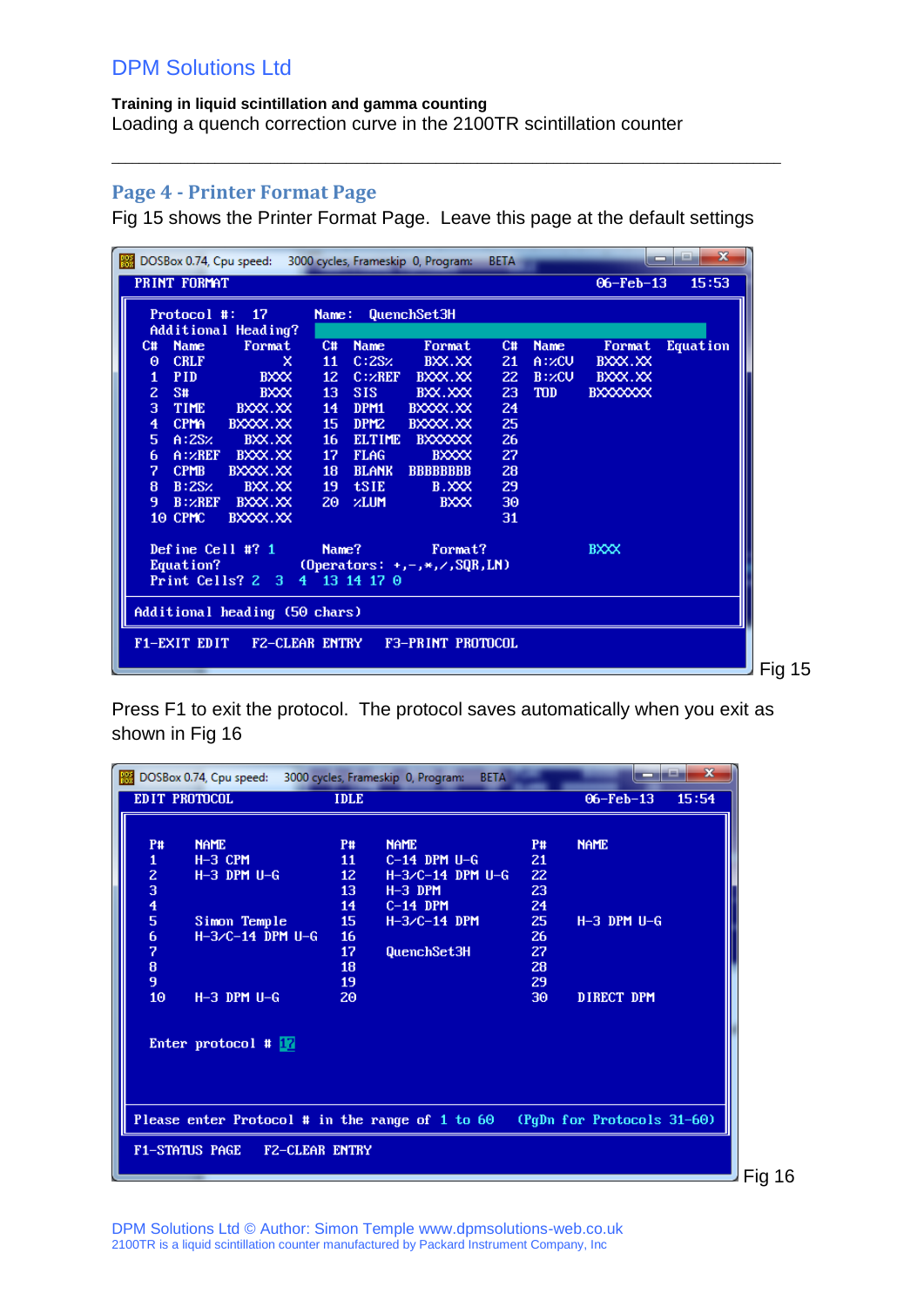$\_$  ,  $\_$  ,  $\_$  ,  $\_$  ,  $\_$  ,  $\_$  ,  $\_$  ,  $\_$  ,  $\_$  ,  $\_$  ,  $\_$  ,  $\_$  ,  $\_$  ,  $\_$  ,  $\_$  ,  $\_$  ,  $\_$  ,  $\_$  ,  $\_$  ,  $\_$  ,  $\_$  ,  $\_$  ,  $\_$  ,  $\_$  ,  $\_$  ,  $\_$  ,  $\_$  ,  $\_$  ,  $\_$  ,  $\_$  ,  $\_$  ,  $\_$  ,  $\_$  ,  $\_$  ,  $\_$  ,  $\_$  ,  $\_$  ,

|                                    | DOSBox 0.74, Cpu speed:                           |                                      |                                          | 3000 cycles, Frameskip 0, Program: | <b>BETA</b>                                       |                 |                                         | $\mathbf{x}$<br>. . |
|------------------------------------|---------------------------------------------------|--------------------------------------|------------------------------------------|------------------------------------|---------------------------------------------------|-----------------|-----------------------------------------|---------------------|
| <b>STATUS PAGE</b>                 |                                                   |                                      | <b>IDLE</b>                              |                                    |                                                   |                 | $06 - Feb - 13$                         | 15:55               |
| S#                                 | <b>TIME</b>                                       | <b>REGION A:</b><br><b>REGION B:</b> |                                          | <b>DPM</b>                         | <b>CPM</b>                                        |                 | 2SZ                                     |                     |
|                                    |                                                   | <b>REGION C:</b>                     |                                          |                                    |                                                   |                 |                                         |                     |
| <b>P#</b>                          | <b>NAME</b>                                       |                                      | <b>P#</b>                                | <b>NAME</b>                        |                                                   | <b>P#</b>       | <b>NAME</b>                             |                     |
| $\mathbf{1}$                       | $H-3$ CPM                                         |                                      | 11                                       | $C-14$ DPM $U-G$                   |                                                   | 21              |                                         |                     |
|                                    | $H-3$ DPM $U-G$                                   |                                      | 12 <sub>z</sub>                          | $H-3/C-14$ DPM U-G                 |                                                   | 22              |                                         |                     |
| $\frac{2}{3}$                      |                                                   |                                      | 13                                       | $H-3$ DPM                          |                                                   | 23              |                                         |                     |
|                                    |                                                   |                                      | 14                                       | $C-14$ DPM                         |                                                   | 24              |                                         |                     |
| 5                                  | Simon Temple                                      |                                      | 15                                       | $H - 3/C - 14$ DPM                 |                                                   | 25 <sub>1</sub> | $H-3$ DPM $U-G$                         |                     |
| 6                                  | $H-3/C-14$ DPM U-G                                |                                      | 16                                       |                                    |                                                   | 26              |                                         |                     |
| 7                                  |                                                   |                                      | 17                                       | QuenchSet3H                        |                                                   | 27              |                                         |                     |
| $\pmb{8}$                          |                                                   |                                      | 18                                       |                                    |                                                   | 28              |                                         |                     |
| 9                                  |                                                   |                                      | 19                                       |                                    |                                                   | 29              |                                         |                     |
| 10                                 | $H-3$ DPM $U-G$                                   |                                      | 20                                       |                                    |                                                   | 30              | DIRECT DPM                              |                     |
|                                    | $FLAGS: A = Active, C = Complete, P = Group Stat$ |                                      |                                          |                                    |                                                   |                 | (PgDn for Protocols 31-60)              |                     |
| F1-EDIT PROT<br><b>F6-SPECTRUM</b> |                                                   |                                      | F2-COUNT START/STOP<br>F7-GROUP PRIOSTAT |                                    | <b>F3-SC CONTROL</b><br><b>F8-COMPUTER OUTPUT</b> |                 | <b>F4-DECAY</b><br>F <sub>10</sub> -etc | F5-DATE/TIME        |

Press F1 to go to the Status page

The Status Page Fig 17

Load the standards in the cassette (rack), put protocol flag 17 in the cassette and place in the counter. Press F2 and the counter will run and count the standards.

At the end of the run the counter will print out the quench curve.